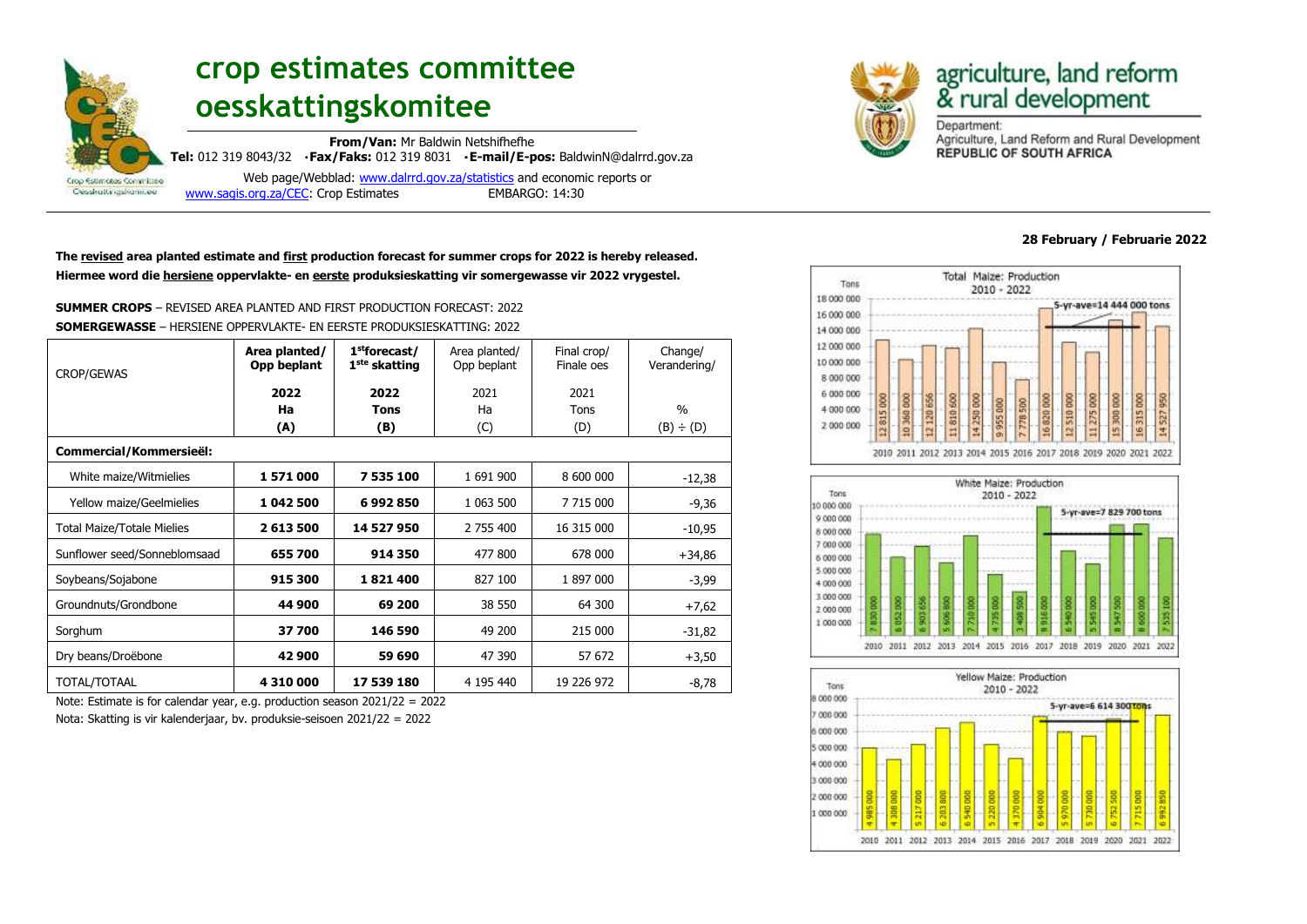#### **WHITE AND YELLOW MAIZE** – REVISED AREA PLANTED AND FIRST PRODUCTION FORECAST: 2022 **WIT- EN GEELMIELIES** – HERSIENE OPPERVLAKTE EN EERSTE PRODUKSIESKATTING: 2022

| Provinsie/<br>Province   |                     | Area planted/<br>Oppervlakte beplant<br>2022 |                               |                       | 1 <sup>st</sup> forecast/<br>1 <sup>ste</sup> skatting<br>2022 |                                        | Area planted/<br>Oppervlakte beplant<br>2021 |                       | Final crop/<br>Finale oes<br>2021 |                       |                         |                          |
|--------------------------|---------------------|----------------------------------------------|-------------------------------|-----------------------|----------------------------------------------------------------|----------------------------------------|----------------------------------------------|-----------------------|-----------------------------------|-----------------------|-------------------------|--------------------------|
|                          | White/<br>Wit<br>Ha | Yellow/<br>Geel<br>Ha                        | Total/<br><b>Totaal</b><br>Ha | White/<br>Wit<br>Tons | Yellow/<br>Geel<br>Tons                                        | Total/<br><b>Totaal</b><br><b>Tons</b> | White/<br>Wit<br>Ha                          | Yellow/<br>Geel<br>Ha | Total/<br>Totaal<br>Ha            | White/<br>Wit<br>Tons | Yellow/<br>Geel<br>Tons | Total/<br>Totaal<br>Tons |
| Western Cape/Wes-Kaap    | 500                 | 3500                                         | 4 000                         | 4750                  | 32 900                                                         | 37 650                                 | 500                                          | 3 500                 | 4 0 0 0                           | 4 800                 | 33 300                  | 38 100                   |
| Northern Cape/Noord-Kaap | 1 000               | 43 500                                       | 44 500                        | 12 000                | 674 250                                                        | 686 250                                | 3 4 0 0                                      | 41 000                | 44 400                            | 40 300                | 627 300                 | 667 600                  |
| Free State/Vrystaat      | 826 500             | 395 000                                      | 1 2 2 1 5 0 0                 | 3719250               | 2 370 000                                                      | 6 089 250                              | 907 500                                      | 420 000               | 1 327 500                         | 4 492 000             | 2 542 000               | 7 034 000                |
| Eastern Cape/Oos-Kaap    | 6 000               | 20 500                                       | 26 500                        | 39 000                | 143 500                                                        | 182 500                                | 6 0 0 0                                      | 18 000                | 24 000                            | 39 000                | 133 200                 | 172 200                  |
| KwaZulu-Natal            | 50 000              | 59 000                                       | 109 000                       | 300 000               | 460 200                                                        | 760 200                                | 50 000                                       | 55 000                | 105 000                           | 310 000               | 451 000                 | 761 000                  |
| Mpumalanga               | 165 000             | 350 000                                      | 515 000                       | 1072500               | 2 275 000                                                      | 3 347 500                              | 165 000                                      | 360 000               | 525 000                           | 1 100 500             | 2 820 000               | 3 920 500                |
| Limpopo                  | 15 500              | 25 000                                       | 40 500                        | 102 300               | 205 000                                                        | 307 300                                | 16 500                                       | 21 000                | 37 500                            | 112 200               | 172 200                 | 284 400                  |
| Gauteng                  | 56 500              | 56 000                                       | 112 500                       | 350 300               | 364 000                                                        | 714 300                                | 58 000                                       | 50 000                | 108 000                           | 371 200               | 380 000                 | 751 200                  |
| North West/Noordwes      | 450 000             | 90 000                                       | 540 000                       | 1935000               | 468 000                                                        | 2 403 000                              | 485 000                                      | 95 000                | 580 000                           | 2 130 000             | 556 000                 | 2 686 000                |
| Total/Totaal             | 1571000             | 1 042 500                                    | 2613500                       | 7 535 100             | 6992850                                                        | 14 527 950                             | 1691900                                      | 1 063 500             | 2 755 400                         | 8 600 000             | 7 715 000               | 16 315 000               |

#### **SUNFLOWER SEED** – REVISED AREA PLANTED AND FIRST PRODUCTION FORECAST: 2022 **SONNEBLOMSAAD** – HERSIENE OPPERVLAKTE EN EERSTE PRODUKSIESKATTING: 2022

| Province/<br>Provinsie   | Area planted/<br>Opp beplant<br>Ha<br>2022 | 1 <sup>st</sup> forecast/<br>1 <sup>ste</sup> skatting<br><b>Tons</b><br>2022 | Area planted/<br>Opp beplant<br>Ha<br>2021 | Final crop/<br>Finale oes<br>Tons<br>2021 |
|--------------------------|--------------------------------------------|-------------------------------------------------------------------------------|--------------------------------------------|-------------------------------------------|
| Western Cape/Wes-Kaap    |                                            | ۰                                                                             |                                            |                                           |
| Northern Cape/Noord-Kaap | 2500                                       | 3 000                                                                         | 1 100                                      | 1 3 2 0                                   |
| Free State/Vrystaat      | 357 000                                    | 517 650                                                                       | 235 000                                    | 352 500                                   |
| Eastern Cape/Oos-Kaap    | 300                                        | 450                                                                           | 300                                        | 450                                       |
| KwaZulu-Natal            |                                            |                                                                               | $\overline{\phantom{a}}$                   |                                           |
| Mpumalanga               | 3500                                       | 5 2 5 0                                                                       | 3 500                                      | 5 2 5 0                                   |
| Limpopo                  | 100 000                                    | 100 000                                                                       | 76 500                                     | 76 500                                    |
| Gauteng                  | 2400                                       | 3 000                                                                         | 4 4 0 0                                    | 5 7 20                                    |
| North West/Noordwes      | 190 000                                    | 285 000                                                                       | 157 000                                    | 236 260                                   |
| Total/Totaal             | 655 700                                    | 914 350                                                                       | 477 800                                    | 678 000                                   |

#### **SOYBEANS** – REVISED AREA PLANTED AND FIRST PRODUCTION FORECAST: 2022 **SOJABONE** – HERSIENE OPPERVLAKTE EN EERSTE PRODUKSIESKATTING: 2022

| Province/<br>Provinsie   | Area planted/<br>Opp beplant<br>Ha<br>2022 | 1 <sup>st</sup> forecast/<br>1 <sup>ste</sup> skatting<br>Tons<br>2022 | Area planted/<br>Opp beplant<br>Ha<br>2021 | Final crop/<br>Finale oes<br>Tons<br>2021 |
|--------------------------|--------------------------------------------|------------------------------------------------------------------------|--------------------------------------------|-------------------------------------------|
| Western Cape/Wes-Kaap    |                                            |                                                                        |                                            |                                           |
| Northern Cape/Noord-Kaap | 800                                        | 2800                                                                   | 1 000                                      | 3 500                                     |
| Free State/Vrystaat      | 410 000                                    | 738 000                                                                | 365 000                                    | 766 500                                   |
| Eastern Cape/Oos-Kaap    | 3000                                       | 7500                                                                   | 3 100                                      | 9 300                                     |
| KwaZulu-Natal            | 39 000                                     | 132 600                                                                | 36 000                                     | 129 600                                   |
| Mpumalanga               | 300 000                                    | 570 000                                                                | 290 000                                    | 644 550                                   |
| Limpopo                  | 22500                                      | 76 500                                                                 | 20 500                                     | 71 750                                    |
| Gauteng                  | 45 000                                     | 94 500                                                                 | 42 000                                     | 105 000                                   |
| North West/Noordwes      | 95 000                                     | 199 500                                                                | 69 500                                     | 166 800                                   |
| Total/Totaal             | 915 300                                    | 1821400                                                                | 827 100                                    | 1897000                                   |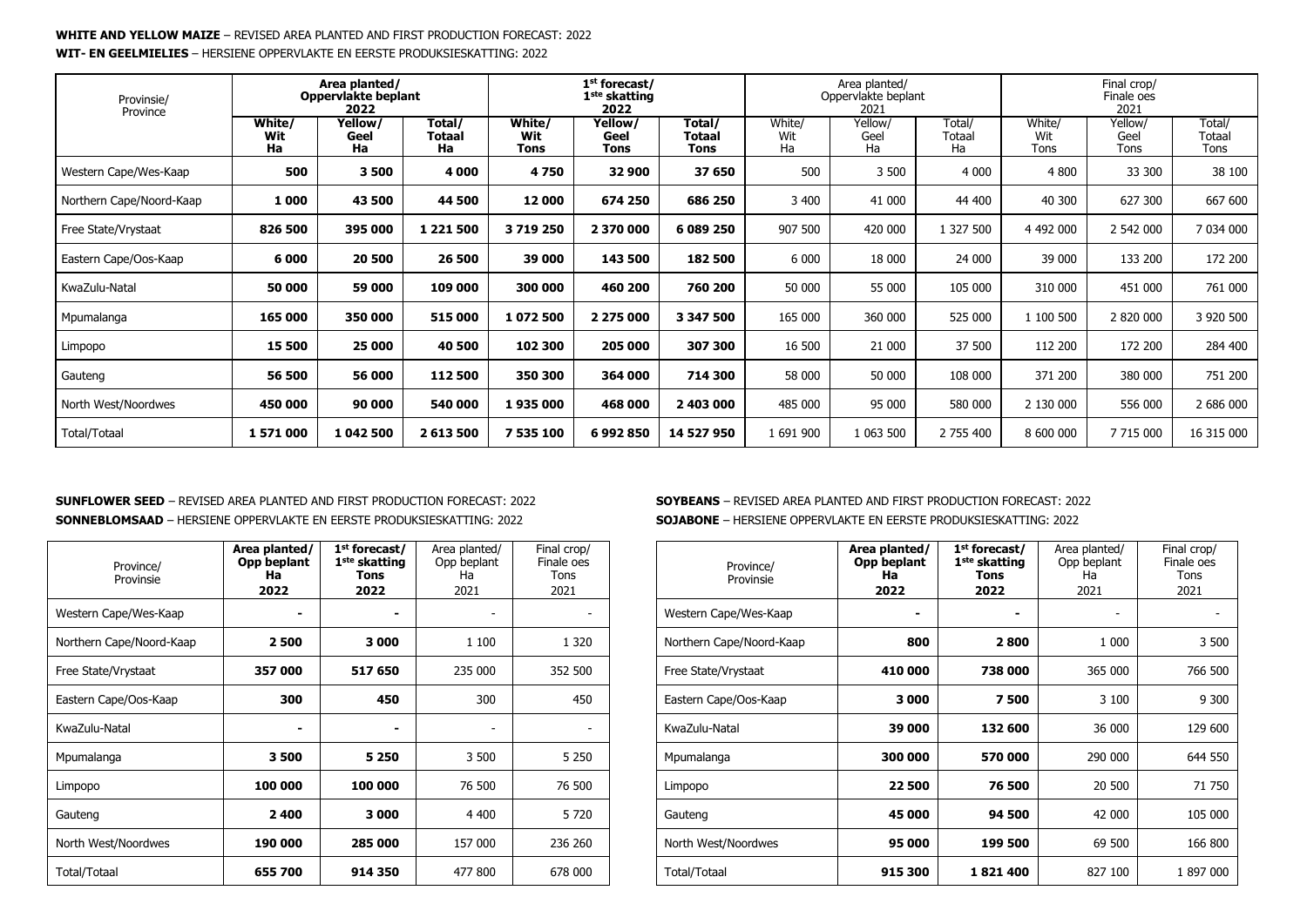#### **GROUNDNUTS** – REVISED AREA PLANTED AND FIRST PRODUCTION FORECAST: 2022 **GRONDBONE** – HERSIENE OPPERVLAKTE EN EERSTE PRODUKSIESKATTING: 2022

| Province/<br>Provinsie   | Area planted/<br>Opp beplant<br>Ha<br>2022 | 1 <sup>st</sup> forecast/<br>1 <sup>ste</sup> skatting<br>Tons<br>2022 | Area planted/<br>Opp beplant<br>Ha<br>2021 | Final crop/<br>Finale oes<br>Tons<br>2021 |
|--------------------------|--------------------------------------------|------------------------------------------------------------------------|--------------------------------------------|-------------------------------------------|
| Western Cape/Wes-Kaap    |                                            |                                                                        |                                            |                                           |
| Northern Cape/Noord-Kaap | 900                                        | 2700                                                                   | 1 500                                      | 3 9 0 0                                   |
| Free State/Vrystaat      | 21 000                                     | 33 600                                                                 | 16 000                                     | 26 450                                    |
| Eastern Cape/Oos-Kaap    |                                            |                                                                        |                                            |                                           |
| KwaZulu-Natal            |                                            |                                                                        | 50                                         | 50                                        |
| Mpumalanga               |                                            |                                                                        |                                            |                                           |
| Limpopo                  | 2000                                       | 5 600                                                                  | 3 0 0 0                                    | 6 900                                     |
| Gauteng                  |                                            |                                                                        |                                            |                                           |
| North West/Noordwes      | 21 000                                     | 27 300                                                                 | 18 000                                     | 27 000                                    |
| Total/Totaal             | 44 900                                     | 69 200                                                                 | 38 550                                     | 64 300                                    |

#### **SORGHUM** – REVISED AREA PLANTED AND FIRST PRODUCTION FORECAST: 2022 **SORGHUM** – HERSIENE OPPERVLAKTE EN EERSTE PRODUKSIESKATTING: 2022

| Province/<br>Provinsie   | Area planted/<br>Opp beplant<br>Ha<br>2022 | 1 <sup>st</sup> forecast/<br>1 <sup>ste</sup> skatting<br><b>Tons</b><br>2022 | Area planted/<br>Opp beplant<br>Ha<br>2021 | Final crop/<br>Finale oes<br>Tons<br>2021 |
|--------------------------|--------------------------------------------|-------------------------------------------------------------------------------|--------------------------------------------|-------------------------------------------|
| Western Cape/Wes-Kaap    |                                            |                                                                               |                                            |                                           |
| Northern Cape/Noord-Kaap |                                            |                                                                               |                                            |                                           |
| Free State/Vrystaat      | 7800                                       | 31 200                                                                        | 10 500                                     | 45 675                                    |
| Eastern Cape/Oos-Kaap    |                                            |                                                                               |                                            |                                           |
| KwaZulu-Natal            | 200                                        | 840                                                                           | 500                                        | 2 300                                     |
| Mpumalanga               | 8000                                       | 40 000                                                                        | 9 4 0 0                                    | 57 325                                    |
| Limpopo                  | 15 000                                     | 51 000                                                                        | 17 000                                     | 61 200                                    |
| Gauteng                  | 200                                        | 800                                                                           | 300                                        | 1 3 5 0                                   |
| North West/Noordwes      | 6500                                       | 22750                                                                         | 11 500                                     | 47 150                                    |
| Total/Totaal             | 37700                                      | 146 590                                                                       | 49 200                                     | 215 000                                   |

## **DRY BEANS** – REVISED AREA PLANTED AND FIRST PRODUCTION FORECAST: 2022 **DROëBONE** – HERSIENE OPPERVLAKTE EN EERSTE PRODUKSIESKATTING: 2022

| Province/<br>Provinsie   | Area planted/<br>Opp beplant<br>Ha<br>2022 | 1 <sup>st</sup> forecast/<br>1 <sup>ste</sup> skatting<br>Tons<br>2022 | Area planted/<br>Opp beplant<br>Ha<br>2021 | Final crop/<br>Finale oes<br>Tons<br>2021 |
|--------------------------|--------------------------------------------|------------------------------------------------------------------------|--------------------------------------------|-------------------------------------------|
| Western Cape/Wes-Kaap    | 100                                        | 150                                                                    | 100                                        | 150                                       |
| Northern Cape/Noord-Kaap | 600                                        | 1 200                                                                  | 350                                        | 700                                       |
| Free State/Vrystaat      | 15 500                                     | 15 500                                                                 | 22 000                                     | 16 500                                    |
| Eastern Cape/Oos-Kaap    | 200                                        | 300                                                                    | 200                                        | 300                                       |
| KwaZulu-Natal            | 2 300                                      | 2760                                                                   | 3 0 0 0                                    | 3 9 0 0                                   |
| Mpumalanga               | 6000                                       | 9000                                                                   | 6 500                                      | 9 7 5 0                                   |
| Limpopo                  | 10 400                                     | 20 800                                                                 | 8 000                                      | 16 000                                    |
| Gauteng                  | 800                                        | 880                                                                    | 840                                        | 1 0 9 2                                   |
| North West/Noordwes      | 7000                                       | 9 1 0 0                                                                | 6 400                                      | 9 2 8 0                                   |
| Total/Totaal             | 42 900                                     | 59 690                                                                 | 47 390                                     | 57 672                                    |

#### **CONFIDENTIALITY ISSUES that CEC members are committed to adhere to on the day of the meeting**

- Personal items such as laptops, handbags, cell phones, etc. are not allowed in the venue during the meeting
- No member is allowed to leave the meeting before 12:00 in order to prevent disclosure of the information
- The embargo time for the release of crop estimates information is 14:30
- No member is allowed to discuss crop estimates information with anyone other than a member of the Committee before the embargo time
- Only the Chairperson, or a member appointed by the Chairperson, may release the figures to the media
- Members must regard the detail of any information that was collected for and/or discussed during the meeting, as confidential
- Individual information received for crop estimate purposes is treated strictly confidential, and is not divulged for any other purposes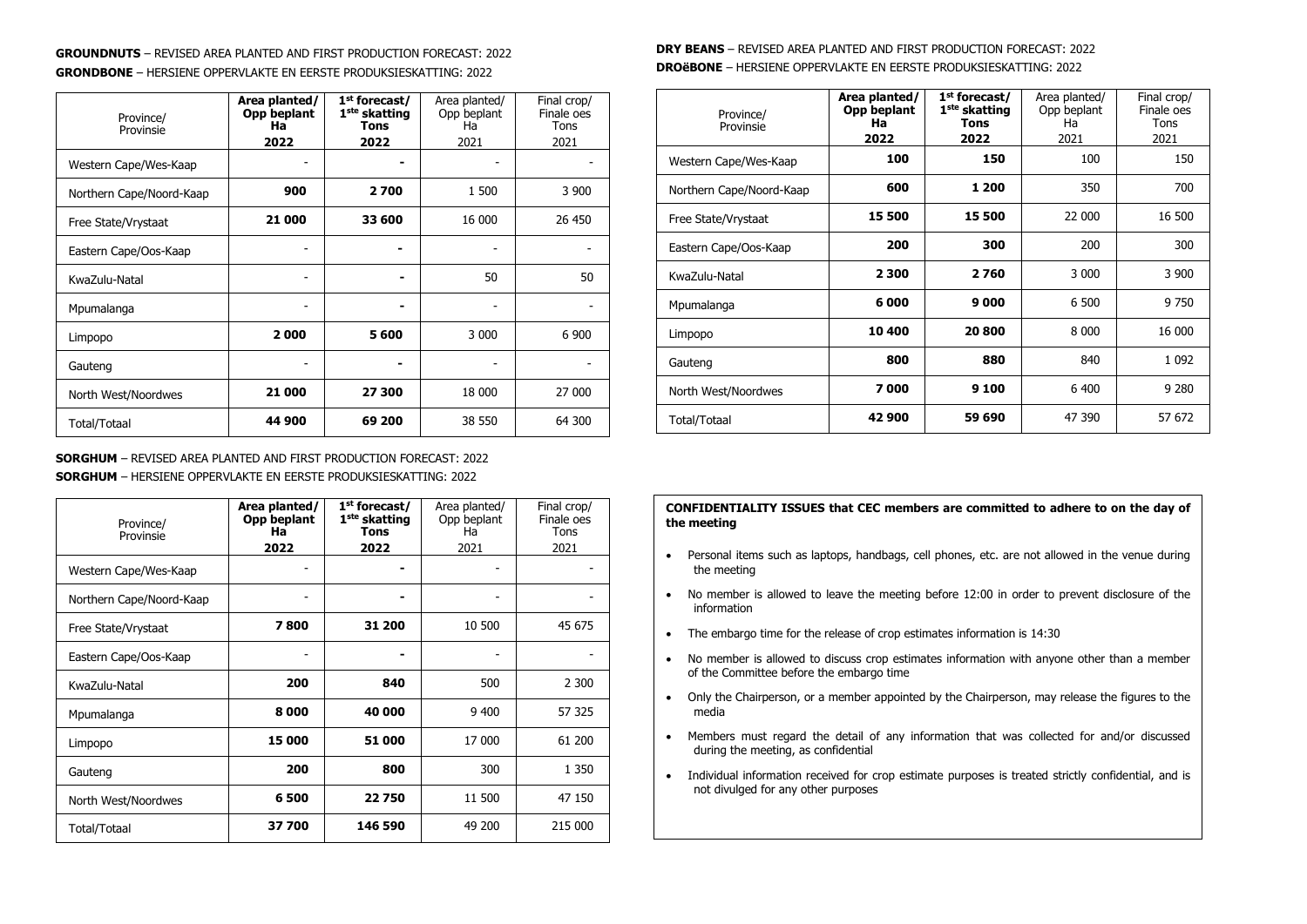# **REVISED AREA ESTIMATE AND FIRST PRODUCTION FORECAST OF SUMMER CROPS (2022 PRODUCTION SEASON)/ HERSIENE OPPERVLAKTE- EN EERSTE PRODUKSIESKATTING VIR SOMERGEWASSE (2022 PRODUKSIE-SEISOEN) 28 FEBRUARY / FEBRUARIE 2022**

#### **Summer field crops – 2022**

**Commercial maize**: The revised area estimate for maize is 2 613 500 ha, which is 5,15% or 141 900 ha less than the 2 755 400 ha planted for the previous season, and 0,15% or 3 800 ha more than the preliminary area estimate of 2 609 700 ha released in January 2022.

The expected commercial maize crop is 14 527 950 tons, which is 10,95% or 1 787 050 tons less than the 16 315 000 tons of the previous season (2021). The yield for maize is 5,56 t/ha.

The area planted figures are mainly based on information obtained from the Producer Independent Crop Estimation System (PICES), conducted by the National Crop Statistics Consortium (NCSC) for Free State, KwaZulu-Natal, Mpumalanga, Limpopo, Gauteng and North West provinces.

Please note that information from the objective yield survey by the NCSC for the Mpumalanga province will be available in April 2022; and for the Free State and North West provinces in May 2022. The current yield figures are mainly obtained from producers in the different provinces.

The area estimate for **white maize** is 1 571 000 ha, which represents a decrease of 0,30% or 4 700 ha compared to the 1 575 700 ha planted last season. The production forecast of white maize is 7 535 100 tons, which is 12,38% or 1 064 900 tons less than the 8 600 000 tons of last season. The yield for white maize is 4,80 t/ha.

In the case of **yellow maize,** the area estimate is 1 042 500 ha, which is 1,97% or 21 000 ha less than the 1 063 500 ha planted last season. The yellow maize production forecast is 6 992 850 tons, which is 9,36% or 722 150 tons less than the 7 715 000 tons of last season. The yield for yellow maize is 6,71 t/ha.

#### **Other summer crops**:

**Sunflower seed**: The revised area estimate for sunflower seed is 655 700 ha, which is 37,23% or 177 900 ha more than the 477 800 ha planted the previous season. The production forecast for sunflower seed is 914 350 tons, which is 34,86% or 236 350 tons more than the 678 000 tons of the previous season. The expected yield is 1,39 t/ha.

**Other crops**: It is estimated that 915 300 ha have been planted to **soybeans**, which represents an increase of 10,66% or 88 200 ha compared to the 827 100 ha planted last season. The production forecast is 1 821 400 tons, which is 3,99% or 75 600 tons less than the 1 897 000 tons of the previous season. The expected yield is 1,99 t/ha.

For **groundnuts**, the area estimate is 44 900 ha, which is 16,47% or 6 350 ha more than the 38 550 ha planted for the previous season. The expected crop is 69 200 tons – which is 7.62% or 4 900 tons more than the 64 300 tons of last season. The expected yield is 1,54 t/ha.

The area estimate for **sorghum** decreased by 23,37% or 11 500 ha, from 49 200 ha to 37 700 ha against the previous season. The production forecast for sorghum is 146 590 tons, which is 31,82% or 68 410 tons less than the 215 000 tons of the previous season. The expected yield is 3,89 t/ha.

For **dry beans**, the area estimate is 42 900 ha, which is 9,47% or 4 490 ha less the 47 390 ha planted for the previous season. The production forecast is 59 690 tons, which is 3,50% or 2 018 tons more than the 57 672 tons of the previous season. The expected yield is 1,39 t/ha.

**Please note that the second production forecast for summer field crops for 2022 will be released on 28 March 2022.**

#### **Somergewasse – 2022**

**Kommersiële mielies:** Die hersiene skatting van die oppervlakte onder mielies beloop 2 613 500 ha, wat 5,15% of 141 900 ha minder is as die 2 755 400 ha wat verlede seisoen aangeplant is, en 0,15% of 3 800 ha meer as die voorlopige oppervlakteskatting van 2 609 700 ha soos vrygestel in Januarie 2022.

Die verwagte kommersiële mielie-oes is 14 527 950 ton, wat 10,95% of 1 787 050 ton minder is as die 16 315 000 ton van die vorige seisoen (2021). Die opbrengs van mielies is 5,56 t/ha.

Die oppervlakte beplant syfers is hoofsaaklik verkry vanaf die Produsente Onafhanklike Oesskattingstelsel (PICES), soos deur die Nasionale Oesskattingskonsortium gerapporteer vir Vrystaat, KwaZulu-Natal, Mpumalanga, Limpopo, Gauteng en Noordwes provinsies.

Neem kennis dat inligting van die objektiewe opbrengs-opname van die Konsortium vir die Mpumalanga provinsie, in April 2022 gerapporteer word en vir die Vrystaat en Noordwes provinsies in Mei 2022. Die huidige opbrengs syfers is hoofsaaklik verkry vanaf produsente in die verskillende provinsies.

Die oppervlak onder **witmielies** is 1 571 000 ha, wat 'n afname van 0,30% of 4 700 ha verteenwoordig vergeleke met die 1 575 700 ha die vorige seisoen. Die produksieskatting van witmielies is 7 535 100 ton, wat 12,38% of 1 064 900 ton minder is as die 8 600 000 ton van die vorige seisoen. Die opbrengs van witmielies is 4,80 t/ha.

In die geval van **geelmielies** is die oppervlakteskatting 1 042 500 ha, wat 1,97% of 21 000 ha minder is as die 1 063 500 ha geplant die vorige seisoen. Die produksieskatting van geelmielies is 6 992 850 ton, wat 9,36% of 722 150 ton minder is as die 7 715 000 ton van die vorige seisoen. Die opbrengs van geelmielies is 6,71 t/ha.

#### **Ander somergewasse:**

**Sonneblomsaad:** Die hersiene oppervlakteskatting vir sonneblomsaad is 655 700 ha, wat 37,23% of 177 900 ha meer is as die 477 800 ha aangeplant die vorige seisoen. Die produksieskatting vir sonneblomsaad is 914 350 ton, wat 34,86% of 236 350 ton meer is as die 678 000 ton van die vorige seisoen. Die verwagte opbrengs is 1,39 t/ha.

**Ander gewasse**: Die geskatte oppervlakte beplant met **sojabone** is 915 300 ha, wat 'n toename van 10,66% of 88 200 ha verteenwoordig vergeleke met die 827 100 ha geplant die vorige seisoen. Die produksieskatting is 1 821 400 ton, wat 3,99% of 75 600 ton minder is as die 1 897 000 ton van die vorige seisoen. Die verwagte opbrengs is 1,99 t/ha.

Vir **grondbone** is die oppervlakteskatting 44 900 ha, wat 16,47% of 6 350 ha meer is as die 38 550 ha geplant vir die vorige seisoen. Die verwagte grondbone-oes is 69 200 ton  $-7.62\%$  of 4 900 ton meer as die 64 300 ton van die vorige seisoen. Die verwagte opbrengs is 1,54 t/ha.

Die oppervlakteskatting vir **sorghum** het afgeneem met 23,37% of 11 500 ha, van 49 200 ha tot 37 700 ha teenoor die vorige seisoen. Die produksieskatting van sorghum is 146 590 ton – 31,82% of 68 410 ton minder as die 215 000 ton van die vorige seisoen. Die verwagte opbrengs is 3,89 t/ha.

Vir **droëbone** is die geskatte oppervlakte beplant 42 900 ha, wat 9,47% of 4 490 ha minder is as die 47 390 ha geplant vir die vorige seisoen. Die produksieskatting is 59 690 ton, wat 3,50% of 2 018 ton meer is as die 57 672 ton van die vorige seisoen. Die verwagte opbrengs is 1,39 t/ha.

**Neem asseblief kennis dat die tweede produksieskatting vir somergewasse vir 2022, op 28 Maart 2022 vrygestel sal word.**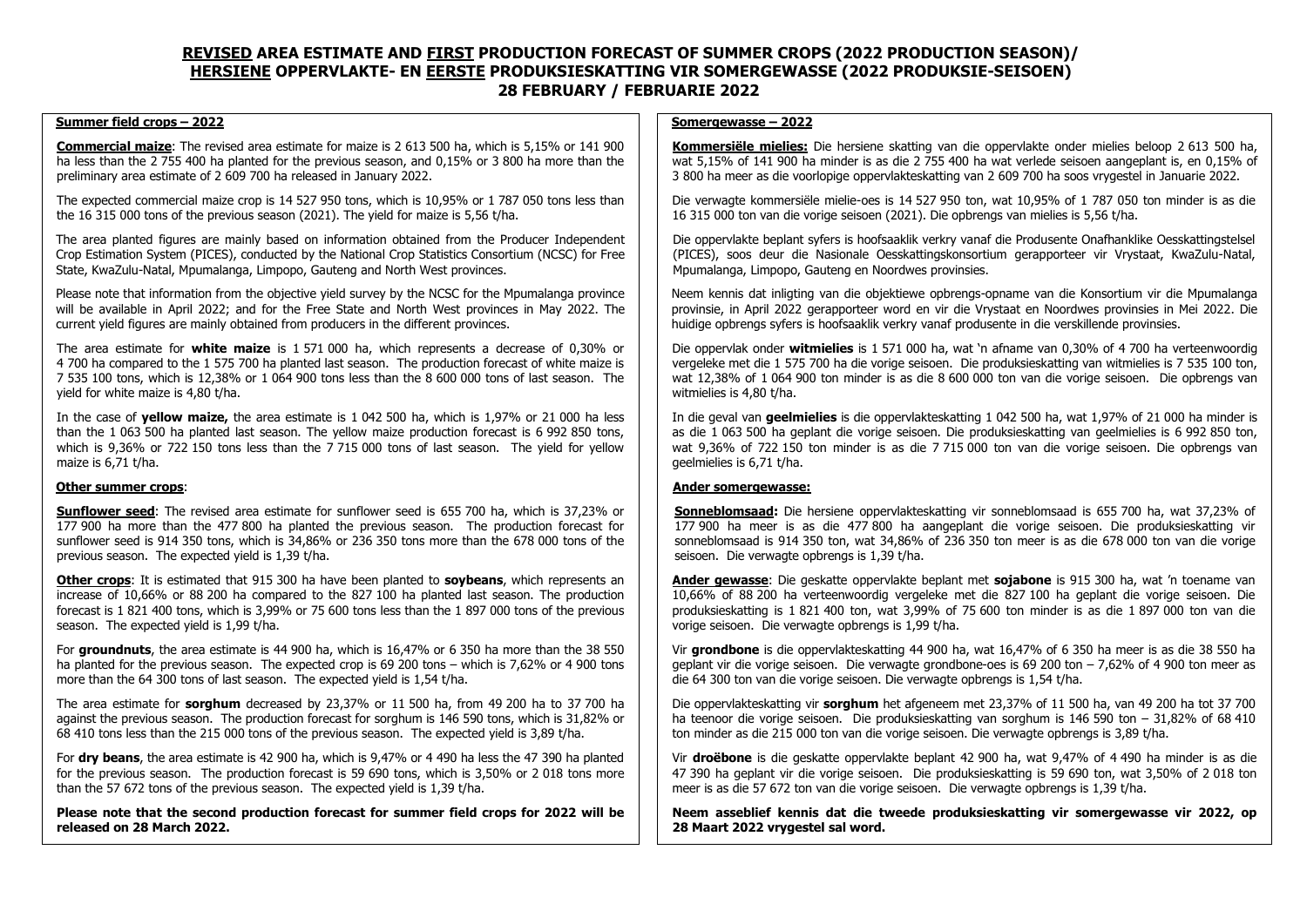**The area estimate and final production estimate for winter cereals for the 2021 is hereby released. / Hiermee word die oppervlakte- en finale produksieskatting vir wintergewasse vir 2021 vrygestel.**

#### **WINTER CEREALS** – AREA PLANTED AND FINAL PRODUCTION ESTIMATE: 2021 PRODUCTION SEASON **WINTERGEWASSE** - OPPERVLAKTE- EN FINALE PRODUKSIESKATTING: 2021 PRODUKSIE-SEISOEN

| <b>CROP/GEWAS</b>              | Area planted/<br>Opp beplant | Final forecast/<br><b>Finale skatting</b> | 6 <sup>th</sup> forecast/<br>$6de$ skatting | Area planted/<br>Opp beplant | Final crop/<br>Finale oes | Change/<br>Verandering   |  |  |
|--------------------------------|------------------------------|-------------------------------------------|---------------------------------------------|------------------------------|---------------------------|--------------------------|--|--|
|                                | 2021                         | 2021                                      | 2021                                        | 2020                         | 2020                      |                          |  |  |
|                                | Ha                           | <b>Tons</b>                               | Tons                                        | Ha                           | <b>Tons</b>               | $\frac{0}{0}$            |  |  |
|                                | (A)                          | (B)                                       | (C)                                         | (D)                          | (E)                       | (B) ÷ (C)                |  |  |
| <b>Commercial/Kommersieel:</b> |                              |                                           |                                             |                              |                           |                          |  |  |
| Wheat/Koring                   | 523 500                      | 2 2 5 7 2 0 5                             | 2 209 255                                   | 509 800                      | 2 120 000                 | $+2,17$                  |  |  |
| Malting barley/Moutgars        | 94 730                       | 331 100                                   | 331 100                                     | 141 690                      | 588 000                   |                          |  |  |
| Canola/Kanola                  | 100 000                      | 197 000                                   | 197 000                                     | 74 120                       | 165 200                   | $\overline{\phantom{0}}$ |  |  |
| Cereal oats/Hawermout          | 36 250                       | 69 950                                    | 69 950                                      | 26 200                       | 57 000                    | $\overline{\phantom{0}}$ |  |  |
| Sweet lupines/Soetlupine       | 22 000                       | 28 600                                    | 28 600                                      | N/a                          | N/a                       | $\overline{\phantom{a}}$ |  |  |

\* Note: Estimate is for calendar year, e.g. production season 2021/22 = 2021

\* Nota: Skatting is vir kalenderjaar, bv. produksie-seisoen 2021/22 = 2021







## **WHEAT** – AREA PLANTED AND FINAL PRODUCTION ESTIMATE: 2021 **KORING** – OPPERVLAKTE- EN FINALE PRODUKSIESKATTING: 2021

| Province/<br>Provinsie   | Area planted/<br>Opp beplant<br>Ha<br>2021 | Final forecast/<br><b>Finale skatting</b><br><b>Tons</b><br>2021 | Area planted/<br>Opp beplant<br>Ha<br>2020 | Final crop/<br>Finale oes<br>Tons<br>2020 |
|--------------------------|--------------------------------------------|------------------------------------------------------------------|--------------------------------------------|-------------------------------------------|
| Western Cape/Wes-Kaap    | 360 000                                    | 1 260 000                                                        | 326 000                                    | 1 103 000                                 |
| Northern Cape/Noord-Kaap | 35 500                                     | 269 800                                                          | 37 000                                     | 271 950                                   |
| Free State/Vrystaat      | 70 000                                     | 353 500                                                          | 94 000                                     | 413 600                                   |
| Eastern Cape/Oos-Kaap    | 3800                                       | 25 080                                                           | 4 0 0 0                                    | 26 000                                    |
| KwaZulu-Natal            | 8500                                       | 53975                                                            | 7800                                       | 48 360                                    |
| Mpumalanga               | 4 100                                      | 27 470                                                           | 3 0 0 0                                    | 19 500                                    |
| Limpopo                  | 26 500                                     | 172 250                                                          | 23 000                                     | 147 200                                   |
| Gauteng                  | 1 100                                      | 6930                                                             | 1 300                                      | 8 1 9 0                                   |
| North West/Noordwes      | 14 000                                     | 88 200                                                           | 13 700                                     | 82 200                                    |
| Total/Totaal             | 523 500                                    | 2 257 205                                                        | 509 800                                    | 2 120 000                                 |